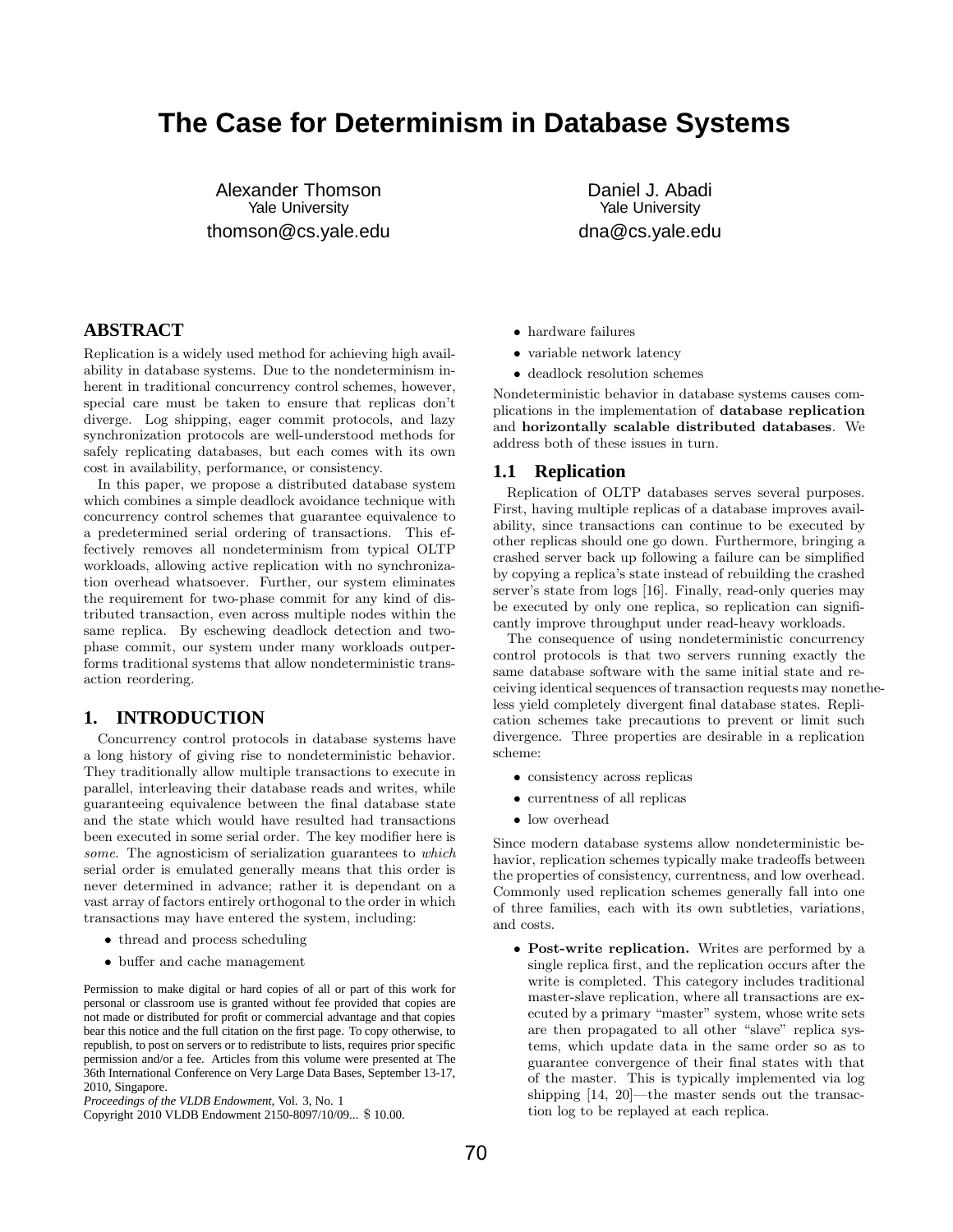This category also includes schemes where different data items have different masters, and variations on this theme where different nodes can obtain "leases" to become the master for a particular data item. In these cases, transactions that touch data spanning more than one master require a network communication protocol such as two-phase commit to ensure consistency across replicas. Distributed deadlock must also be detected if locking-based concurrency control protocols are used.

For both the traditional master-slave, and variations with different data being mastered at different nodes, writes occur at the master node first, and data is replicated after the write has completed. The degree to which replicas lag behind the master is dependent on the speed with which they apply the master's write sets, but they are always at least a small amount behind. Therefore, read-queries sent to replicas are not guaranteed to return fresh results without incurring the additional latency of waiting for replicas to "catch up" (although for some applications this is acceptable [22, 19, 2]).

Furthermore, there is a fundamental latency-durabilityconsistency tradeoff in post-write replication systems. Either latency is increased as the master node waits to commit transactions until receiving acknowledgment that shipped data has arrived at a replica ([15, 21]), or if not, then when the master fails, log records in flight at the time of the failure may not be delivered. In such a case, either the in-flight transactions are lost, reducing durability, or they are retrieved only after the failed node has recovered, but the transactions executed on the replica in the meantime threaten consistency.

- Active replication with synchronized locking. All replicas have to agree on write locks granted to data items [4]. Since writes can only proceed with an agreed-upon exclusive lock, all replicas will perform updates in a manner equivalent to the same serial order, guaranteeing consistency. The disadvantage of this scheme is the additional latency due to the network communication for the lock synchronization. For this reason, it is used much less frequently in practice than post-write replication schemes.
- Replication with lazy synchronization. Multiple active replicas execute transactions independently possibly diverging temporarily—and reconcile their states at a later time [10, 7, 17]. Lazy synchronization schemes enjoy good performance at the cost of consistency.

If a database system were to execute sequences of incoming transactions in a purely deterministic manner, tradeoffs between the desirable properties described above could be avoided entirely. Transactions could be ordered in advance by a centralized server (or by a distributed service [18, 24]), dispatched in batches to each replica to be deterministically executed, assuring that each replica independently reaches a final state consistent with that of every other replica while incurring no further agreement or synchronization overhead.

#### **1.2 Horizontal scalability**

Horizontal scalability—the ability to partition DBMS data across multiple (typically commodity) machines ("nodes")

and distribute transactional execution across multiple partitions while maintaining the same interface as a singlenode system—is an increasingly important goal for today's database system designers. As a larger number of applications require a transactional throughput larger than what a single machine is able to deliver cost-effectively, the need for horizontally scalable database systems increases. However, non-deterministic behavior significantly increases the complexity and reduces the performance of ACID-compliant distributed database system designs.

In order to satisfy ACID's guarantees, distributed transactions generally use a distributed commit protocol, typically two-phase commit, in order to gather the commit/abort decisions of all participating nodes, and to make sure that a single decision is reached—even while participating nodes may fail over the course of the protocol. The overhead of performing these two phases of the commit protocol combined with the additional time that locks need to be held—can significantly detract from achievable transaction throughput in partitioned systems. This performance hurdle has contributed to the movement towards using technologies that relax ACID (particularly atomicity or consistency) in order to achieve scalable distributed database systems (e.g. many so-called "NoSQL" systems).

Deterministic database systems that use active replication only need to use a one-phase commit protocol. This is because replicas are executing transactions in parallel, so the failure of one replica does not affect the final commit/abort decision of a transaction. Hence, the additional care that is taken in two-phase commit protocols to ensure appropriate execution in the face of potential node failure is not necessary. For transactions that have no user-level aborts specified in the transactional code (i.e. there exists no potential for integrity constraint violations or other conditional abort logic), the need for a distributed commit protocol is eliminated completely (since unpredictable events such as deadlock are barred from causing transactions to be nondeterministically aborted). Employing a deterministic execution scheme therefore mitigates, and, for some transactions, completely eliminates the most significant barrier to designing high-performance distributed transactional systems.

#### **1.3 Contribution**

In this paper, we present a transactional database execution model with the property that any transaction  $T_n$ 's outcome is uniquely determined by the database's initial state and a universally ordered series of previous transactions  $\{T_0, T_1, ..., T_{n-1}\}$  (Section 2).

Further, we implement a database system prototype using our deterministic execution scheme alongside one which implements traditional execution and concurrency control protocols (two-phase locking) for comparison. Benchmarking of our initial prototype, supported by analytical modeling, shows that the performance tradeoff on a single system (without considering replication) between deterministic and nondeterministic designs has changed dramatically with modern hardware. The deterministic scheme significantly lowers throughput relative to traditional schemes when there are long delays in transaction processing (e.g. due to fetching a page from disk). However, as transactions get shorter and less variable in length, the deterministic scheme results in nearly negligible overhead (Sections 3 and 4). We therefore conclude that the design decision to allow nondetermin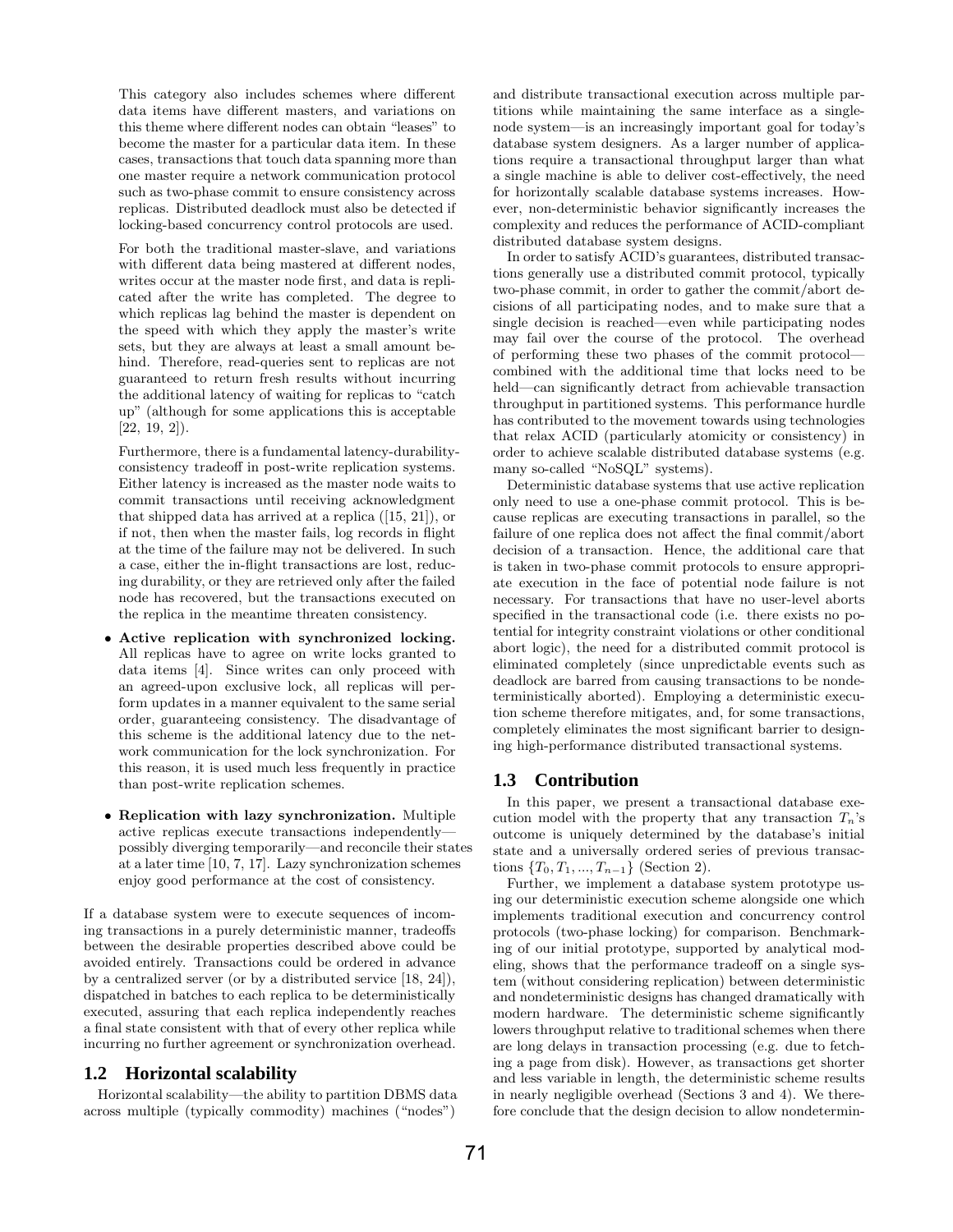ism in concurrency control schemes should be revisited.

We also examine the performance characteristics of our deterministic execution scheme when implemented in conjunction with the partitioning of data across multiple machines (Section 5). We find that our prototype outperforms systems relying on traditional lock-based concurrency control with two-phase commit on OLTP workloads heavy in multi-partition transactions.

# **2. MAINTAINING EQUIVALENCE TO A PREDETERMINED SERIAL ORDER**

Since the nondeterministic aspects of current systems stem from the looseness of ACID's serializability constraints, to achieve entirely predictable behavior we restrict valid executions to those equivalent to a single predetermined serial execution.

The simplest way for a concurrency control protocol to guarantee equivalence to an execution order  $\{T_0, T_1, ..., T_n\}$ would be to remove all concurrency, executing transactions one-by-one in the specified order. On modern multi-core machines, however, schemes which allow most processors to sit idle clearly represent suboptimal allocation of computational resources and yield poor performance accordingly.

Fortunately, it is possible to use locking to allow for some amount of concurrency while still guaranteeing equivalence to a predetermined serial order. Predetermined serial order equivalence (as well as deadlock freedom) can be achieved by restricting the set of valid executions to only those satisfying the following properties:

- Ordered locking. For any pair of transactions  $T_i$  and  $T_j$  which both request locks on some record r, if  $i < j$ then  $T_i$  must request its lock on r before  $T_j$  does<sup>1</sup>. Further, the lock manager must grant locks strictly in the order that they were requested.
- Execution to completion. Every transaction that enters the system must go on to run to completion either until it commits or until it aborts due to deterministic program logic. Therefore, if a transaction is delayed in completing for any reason (e.g. due to a hardware failure within a replica), that replica must keep that transaction active until the transaction executes to completion or the replica is killed<sup>2</sup>—even if other transactions are waiting on locks held by the blocked one.

In practice, ordered locking is typically implemented by requiring transactions to request all their locks immediately upon entering the system, although there exist transaction classes for which this may not be possible. We examine these cases in depth in Section 4.2. For the purposes of the comparisons presented in the next section, however, we consider a very straightforward implementation of the above scheme.

# **3. THE CASE FOR** *NON***DETERMINISM**

Before making the case for disallowing nondeterministic behavior in database systems, it is important to revisit the arguments for its inclusion.

A good transactional database system should be fast, flexible, and fault-tolerant. A premium is placed on the capability of transactional systems to guarantee high isolation levels while optimally allocating computational resources. It is desirable also to support essentially arbitrary user-defined transactions written in a rich and expressive query language.

Historically, solutions to many of the challenges of designing such systems have relied heavily on the loose serializability constraints discussed above. To illustrate the value of transaction reordering in achieving these goals, we consider a hypothetical transactional database system chugging along under some archetypical transactional workload. When a transaction enters the system, it is assigned to a thread which performs the transaction's task, acquiring locks appropriately, and then commits the transaction, releasing the locks it acquired. Let's say this hypothetical system is welldesigned, with an impeccable buffer-management scheme, an efficient lock manager, and high cache locality, so that most transactions are executed extremely quickly, holding their locks for minimal duration. Lock contention is low and transactions complete almost as soon as they enter the system, yielding excellent throughput.

Now, suppose a transaction enters the system, acquires some locks, and becomes blocked for some reason (examples of this include deadlock, access to slow storage, or, if our hypothetical database spans multiple machines, a critical network packet being dropped). Whatever the cause of the delay, this is a situation where a little bit of flexibility will prove highly profitable. In the case of deadlock or hardware failure, it might be prudent to abort the transaction and reschedule it later. In other cases, there are many scenarios in which resource allocation can be vastly improved by shuffling the serial order to which our (non-serial) execution promises equivalence. For example, suppose our system receives (in order) a sequence of three transactions whose read and write sets decompose into the following:

 $T_0$ : read(A); write(B); read(X);  $T_1$ : read(B); write(C); read(Y);  $T_2$ : read(C); write(D); read(Z);

If  $T_0$  becomes delayed when it tries to read  $X$ ,  $T_1$  will fail to acquire a read lock on record B and will be unable to proceed. In a deterministic system,  $T_2$  would get stuck behind  $T_1$  due to the read-write dependency on C. However, if we can modify the serial order to which we promise equivalence,  $T_2$  could acquire its lock on C (since  $T_1$  blocked on B before requesting it) and would complete its execution, moving ahead of  $T_0$  and  $T_1$  in the equivalent serial order. Therefore, as long as the system requires equivalence only to some execution order, and not necessarily to the order in which transactions were received, idle resources can immediately be effectively allocated to executing  $T_2$ .

The above example provides some insight into the class of problems that on-the-fly transaction reordering remedies. To better quantify this advantage, we create an analytical model and perform an experiment in which we observe the effects of introducing a stalled transaction in a tradi-

 $1$ This is a well-known deadlock avoidance technique. Postgres-R [13] is an example of a system that performs locking in this way.

<sup>2</sup> In some situations—for example when a transaction has deterministically entered a stalled state—it may be desirable to temporarily switch to a traditional execution and replication scheme. The prospect of a seamless, on-the-fly protocol for shifting between execution models presents an intriguing future avenue of research.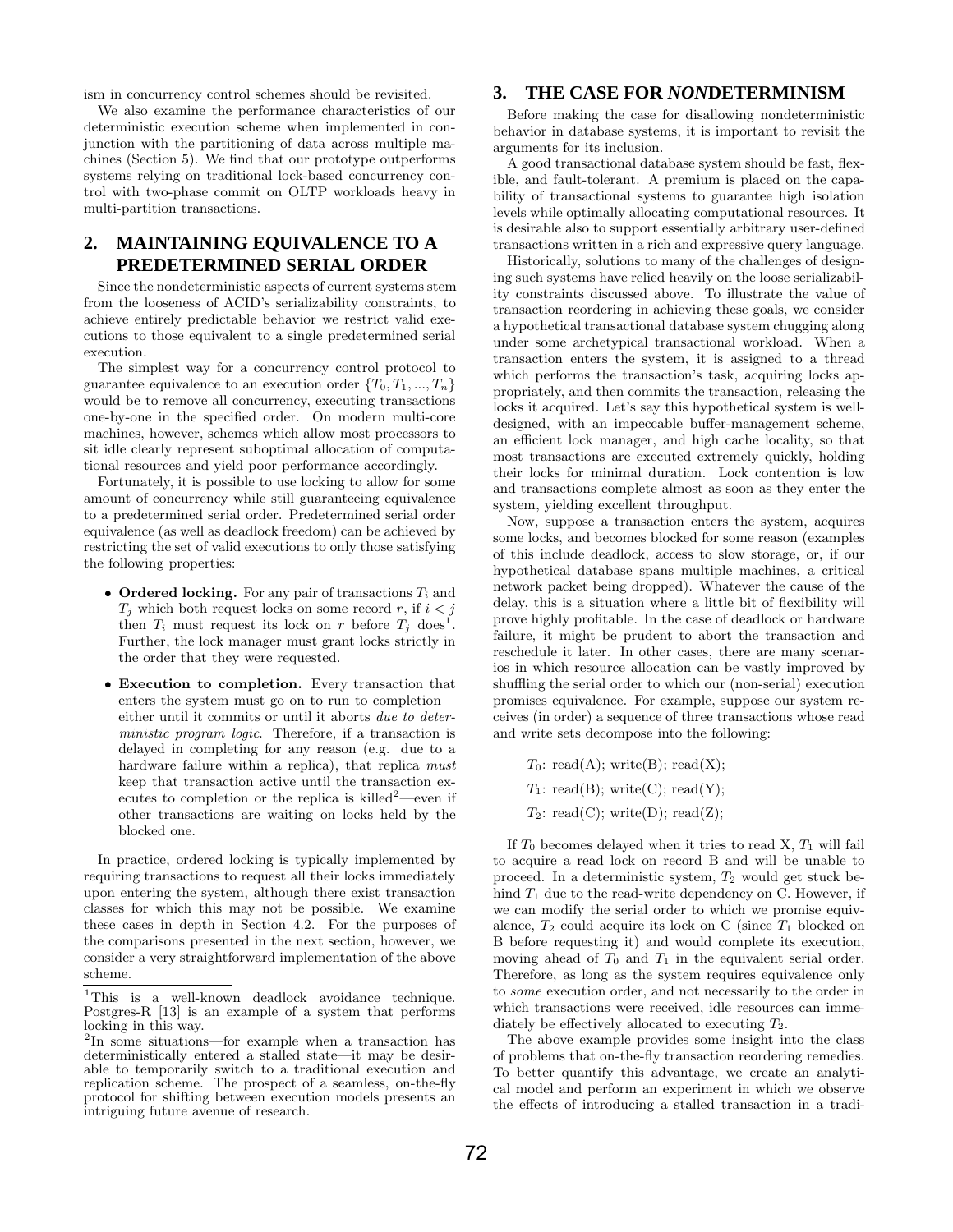tional system vs. under the deterministic execution model described above. Due to space constraints, the analytical model is presented only in the appendix, but the model yields results consistent with those of the experiments presented here.

In our experiment, we implement a simple workload, where each transaction accesses 10 of a database's  $10^6$  records. After each relevant record is looked up in a secondary index, a lock is acquired and the item is updated. The transactions are fairly short: we measure that locks are released approximately  $30\mu s$  after the last one is granted. Execution proceeds under favorable conditions until, at time=1s, a transaction enters the system, acquires 10 locks, and stalls completely for a full second. At time= $2s$ , the stalled transaction releases its locks and commits. We measure throughput of each system as a function of time, as well as probability that new transactions entering the system will be unable to execute to completion due to lock contention. Under the deterministic locking scheme, all 10 of a transaction's locks are requested immediately when it enters the system, while in the traditional system, locks are requested sequentially, and execution halts upon a single lock acquisition failure. The traditional scheme also implements a timeout-based deadlock detector which periodically aborts and restarts any transaction (besides the initial slow transaction) which fails to make progress for a specified timeout interval. See the appendix for more on experimental setup.

Figure 1 shows our observations of the clogging behavior for several different contention rates, displaying both the probability that incoming transactions will be unable to immediately complete and the total transactional throughput as a function of time. Three key behaviors are evident here:

- Comparable performance absent long transactions. As long as all transactions complete in a timely manner, there's very little difference in performance between deterministic and nondeterministic transaction ordering schemes, regardless of read/write set conflict rates. In fact, it turns out that the traditional system actually executes and commits transactions in almost exactly the same order as the deterministic system during this period.
- Relative sensitivities to stalled transactions.

When a transaction stalls one second into execution, the deterministic system becomes quickly clogged with transactions which can neither complete (due to lock contention) nor abort and restart later. In the traditional cases, where all locks are not immediately requested, and when other nondeterministic transaction reordering mechanisms are implemented, performance degrades far more gradually. The plateaus that we see in lock contention probability—which are reached much faster when contention is higher—result from a saturation of the system's (ample) threadpool with blocked transactions.

In both systems, sensitivity to clogging and the severity of its effect depend on the conflict rate between transactions. Many modern OLTP workloads have low contention rates.

• Clog resolution behavior. Regardless of execution model, when the stalled transaction finally completes and releases its locks, the clog in the lock man-



Figure 1: Measured probability of lock contention and transaction throughput with respect to time in a 3-second interval. Two transactions conflict with probabilities 0.01%, 0.1% and 1%, respectively.

ager dissipates almost instantaneously, and throughput springs back to its pre-clog levels.

From this experiment it is clear that where transactions can deadlock or stall for any reason, execution schemes which guarantee equivalence to an a priori determined serial order prove to be a poor choice. Hence, in an era where disk reads caused wild variation in transaction length, allowing nondeterministic reordering was the only viable option.

# **4. A DETERMINISTIC DBMS PROTOTYPE**

As a larger percentage of transactional applications fit entirely in main memory; hardware gets faster, cheaper and more reliable; and OLTP workloads are dominated more and more by short, streamlined transactions implemented via stored procedures; we expect to find with diminishing frequency scenarios which would cause clogging in a deterministic system. The problem can be further ameliorated with a few simple insights: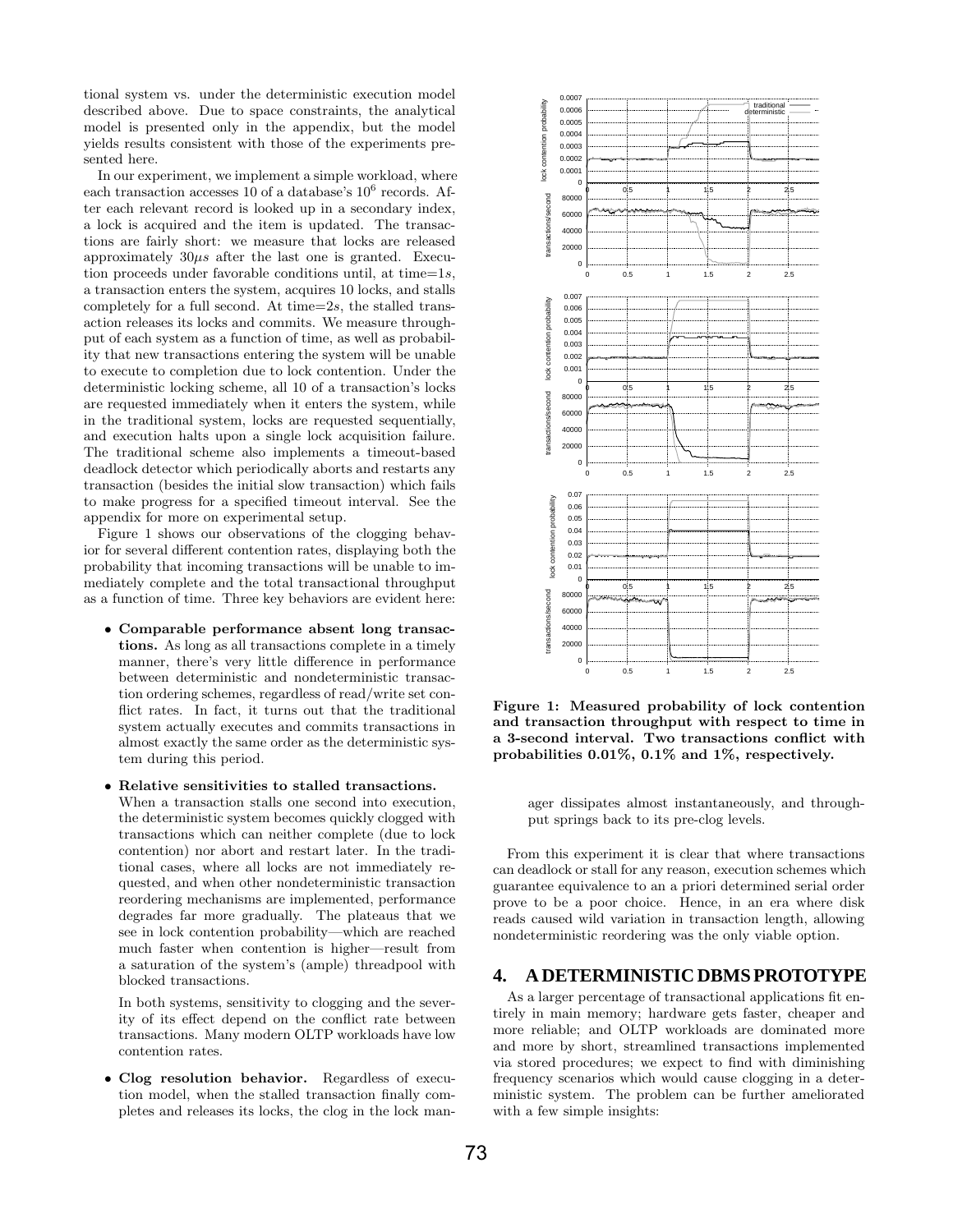- Taking advantage of consistent, current replication. Instantaneous failover mechanisms in actively replicated database systems can drastically reduce the impact of hardware failures within replicas. Highly replicated systems can also help hide performance dips that affect only a subset of replicas.
- Distributed read-only queries. Read-only queries need only be sent to a single replica. Alternatively, a longer read-only query can often be split up across replicas to reduce latency, balance load, and reduce the clogging effect that it might cause if run in its entirety on a single replica. Of course, long read-only queries are increasingly avoided by today's transactional application designers—instead they are often sent to data warehouses.

# **4.1 System architecture**

Our deterministic database prototype consists of an incoming transaction preprocessor, coupled with arbitrarily many database replicas.



Figure 2: Architecture of a deterministic DBMS.

The preprocessor is the boundary of the system's internal deterministic universe. It accepts transaction requests, orders them, and performs in advance any necessary nondeterministic work (such as calls to sys.random() or time.now() in the transaction code), passing on its results as transaction arguments. The transaction requests are then batched and synchronously recorded to disk, guaranteeing durability. This is the pivotal moment at which the system is committed to completing the recorded transactions and after which all execution must be consistent with the chosen order. Finally, the batched transaction requests are broadcast to all replicas using a reliable, totally-ordered communication layer.

Each database replica may consist of a single machine or partition data across multiple machines. In either case, it must implement an execution model which guarantees both deadlock freedom and equivalence to the preprocessor's universal transaction ordering. The partitioned case will be discussed further in Section 5.

Upon the failure of a replica, recovery in our system is performed by copying database state from a non-faulty replica. Alternative schemes are possible (such as replaying the transactions from the durable list of transactions at the preprocessor), as long as the recovery scheme adheres to the system's determinism invariant.

## **4.2 Difficult transaction classes**

It isn't necessarily possible for every transaction to request locks on every record it accesses immediately upon entering the system. Consider the transaction

$$
U(x):
$$
  
 $y \leftarrow \text{read}(x)$   
write $(y)$ 

where  $x$  is a record's primary key,  $y$  is a local variable, and write(y) updates the record whose primary key is y.

Immediately upon entering the system, it is clearly impossible for a transaction of type  $U$  to request all of its locks (without locking y's entire table), since the execution engine has no way of determining y's value without performing a read of record  $x$ . We term such transactions *dependent* transactions. Our scheme addresses the problem of dependent transactions by decomposing them into multiple transactions, all of which but the last work towards discovering the full read/write set so that the final one can begin execution knowing everything it has to access. For example, U can be decomposed into the transactions:

$$
(x):
$$
  
y ← read(x)  
newtxnrequest( $U_2(x, y)$ )

and

 $U_1$ 

$$
U_2(x, y):
$$
  
\n
$$
y' \leftarrow \text{read}(x)
$$
  
\nif  $(y' \neq y)$   
\n
$$
\text{newtrarequest}(U_2(x, y'))
$$
  
\n
$$
\text{abort}()
$$
  
\nelse  
\n
$$
\text{write}(y)
$$

 $U_2$  is not included in the ordered transaction batches that are dispatched from the preprocessor to the replicas until the result of  $U_1$  is returned to the preprocessor (any number of transactions can be run in the meantime).  $U_2$  has some information about what it probably has to lock and immediately locks these items. It then checks if it locked the correct items (i.e., none of the transactions that ran in the meantime changed the dependency). If this check passes, then  $U_2$  can proceed; however, if it fails, then  $U_2$  must be be aborted (and its locks released). The preprocessor is notified of the abort and includes  $U_2$  again in the next batch of transactions that are dispatched to the replicas. Note that all abort-and-retry actions are deterministic (the transactions that ran between  $U_1$  and  $U_2$  will be the same across all replicas, and since the rescheduling of  $U_2$  upon an abort is performed by the preprocessor, all future abort-and-retries are also deterministic).

Since  $U$ 's decomposition requires only one additional transaction to calculate the full read/write set, we call  $U$  a firstorder dependent transaction. First-order dependent transactions are often seen in OLTP workloads in the form of index lookups followed by record accesses. Higher-order dependent transactions such as the second-order transaction

```
V(x):
y \leftarrow \text{read}(x)z \leftarrow \text{read}(y)write(z)
```
appear much less frequently in real-world workloads, but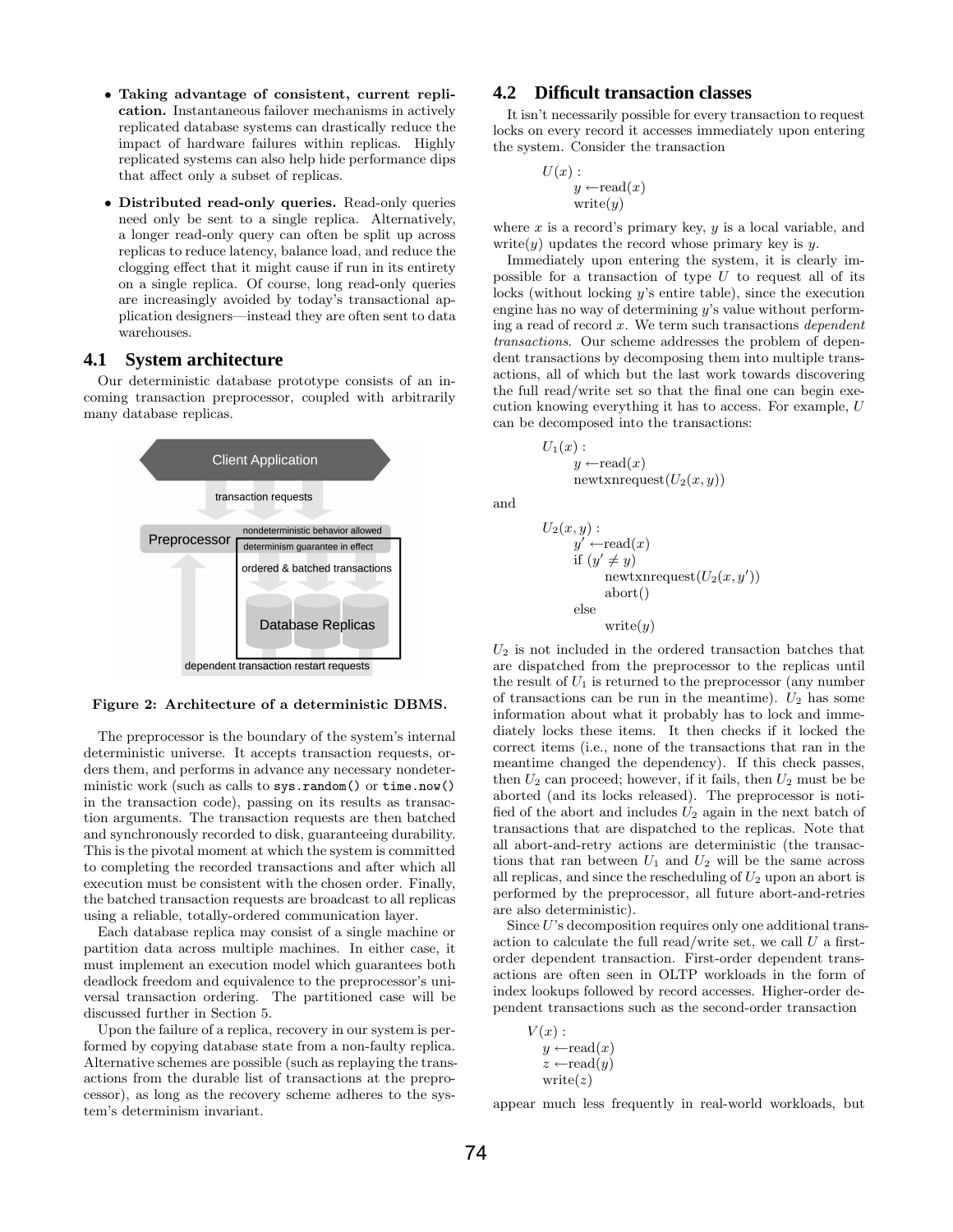the same decomposition technique handles arbitrary higherorder transactions.

This method works on a principle similar to that of optimistic concurrency control, and as in OCC, decomposed dependent transactions run the risk of starvation should their dependencies often be updated between executions of the decomposed parts.

To better understand the applicability and costs of this decomposition technique, we perform a series of experiments and support them with an analytical model. Full details of the experiments and model are included in the appendix. We observed that performance under workloads rich in firstorder dependent transactions is inversely correlated with the rate at which the decomposed transactions' dependencies are updated. For example, in a workload consisting of TPC-C Payment transactions (where a customer name is often supplied in lieu a primary key, necessitating a secondary index lookup), throughput will suffer noticeably only if every single customer name is updated extremely often hundreds to thousands of times per second. The overhead of adding the additional read transaction to learn the dependency is almost negligible. Since real-life OLTP workloads seldom involve dependencies on frequently updated data (secondary indexes, for example, are not usually created on top of volatile data), we conclude that workloads that have many dependencies do not generally constitute a reason to avoid deterministic concurrency control.

This scheme also fits nicely into database system environments that allow users to adjust the isolation level of their transaction in order to improve performance. This is because there is a straightforward optimization that can be performed for dependent reads that are being run at the read-committed isolation level (instead of the fully serializable isolation level). The transaction is still decomposed into two transactions as before, but the second no longer has to check to see if the previously read data is still accurate. This check (and potential abort) are therefore eliminated. Note that database systems implementing traditional two-phase locking also struggle with high contention rates inherent to workloads rich in long read-only queries, and that many such systems already support execution at reduced isolation levels<sup>3</sup>. We envision the potential for some back-and-forth between the deterministic database system and the application designer, where the application designer is alerted upon the submission of a transaction with a dependent read that performance might be improved if this transaction was executed at a lower isolation level.

### **5. TPC-C & PARTITIONED DATA**

To examine the performance characteristics of our deterministic execution protocol in a distributed, partitioned system, we implement a subset of the TPC-C benchmark consisting of 100% New Order transactions (the backbone of the TPC-C benchmark). The New Order transaction simulates a customer placing an e-commerce order, inserting several records and updating stock levels for 5-15 items (out of 100000 possible items in each warehouse).

Figure 3 shows throughput for deterministic and traditional execution of the TPC-C New Order workload, vary-



Figure 3: Deterministic vs. traditional throughput of TPC-C (100% New Order) workload, varying frequency of multipartition transactions.

ing frequency of multipartition transactions (in which part of the customer's order must be filled by a warehouse on a remote node). In these experiments, data is partitioned across two partitions. We include measurements for 2 warehouses and 10 warehouses (1 per partition and 5 per partition, respectively). See the appendix for further discussion of experimental setup.

When multipartition transactions are infrequent, New Order transactions stay extremely short, and the two execution schemes yield comparable throughput for a given data set size—just as we observed in the experiment in Section 3 when no anomalously slow transactions were present in the execution environment. With only 2 warehouses, both schemes enjoy better cache locality than with 10 warehouses, yielding a improved throughput absent multipartition transactions. The fewer records there are, however, the more lock conflicts we see. Two New Order transactions conflict with probability approximately 0.05 with 2 warehouses and approximately 0.01 with 10 warehouses. Under both systems, the overall decline in performance as a larger percentage of transactions become multipartition is therefore greater with 2 warehouses than with 10 (since multipartition transactions increase transaction length, exacerbating the effect of lock conflict).

When we compare transactional throughput under the two execution models, one might expect the clogging behavior discussed in Section 3 to sink the deterministic scheme's performance compared to that of traditional execution when network delays begin to entail longer-held locks—especially in the 2-warehouse case where lock contention is very high. In fact, we see the opposite: regardless of number of warehouses (and therefore contention rate) the deterministic protocol's performance declines more gracefully than that of traditional locking as multipartition transactions are added.

This effect can be attributed to the additional time that locks are held during the two-phase commit protocol in the traditional execution model. In the traditional case, all locks are held for the full duration of two-phase commit. Under deterministic execution, however, our preprocessor dispatches each new transaction to every node involved in processing it. The transaction fragment sent to each node is annotated with information about what data (e.g. remote reads and whether conditional aborts occur) is needed from which other nodes before the updates involved in this fragment can "commit". Once all necessary data is received from all expected nodes, the node can safely release locks for

<sup>3</sup>Multiversion and snapshot systems do not find read-only queries problematic, but these systems are orthogonal the approach described here, since there is room for multiversion implementations of deterministic database systems.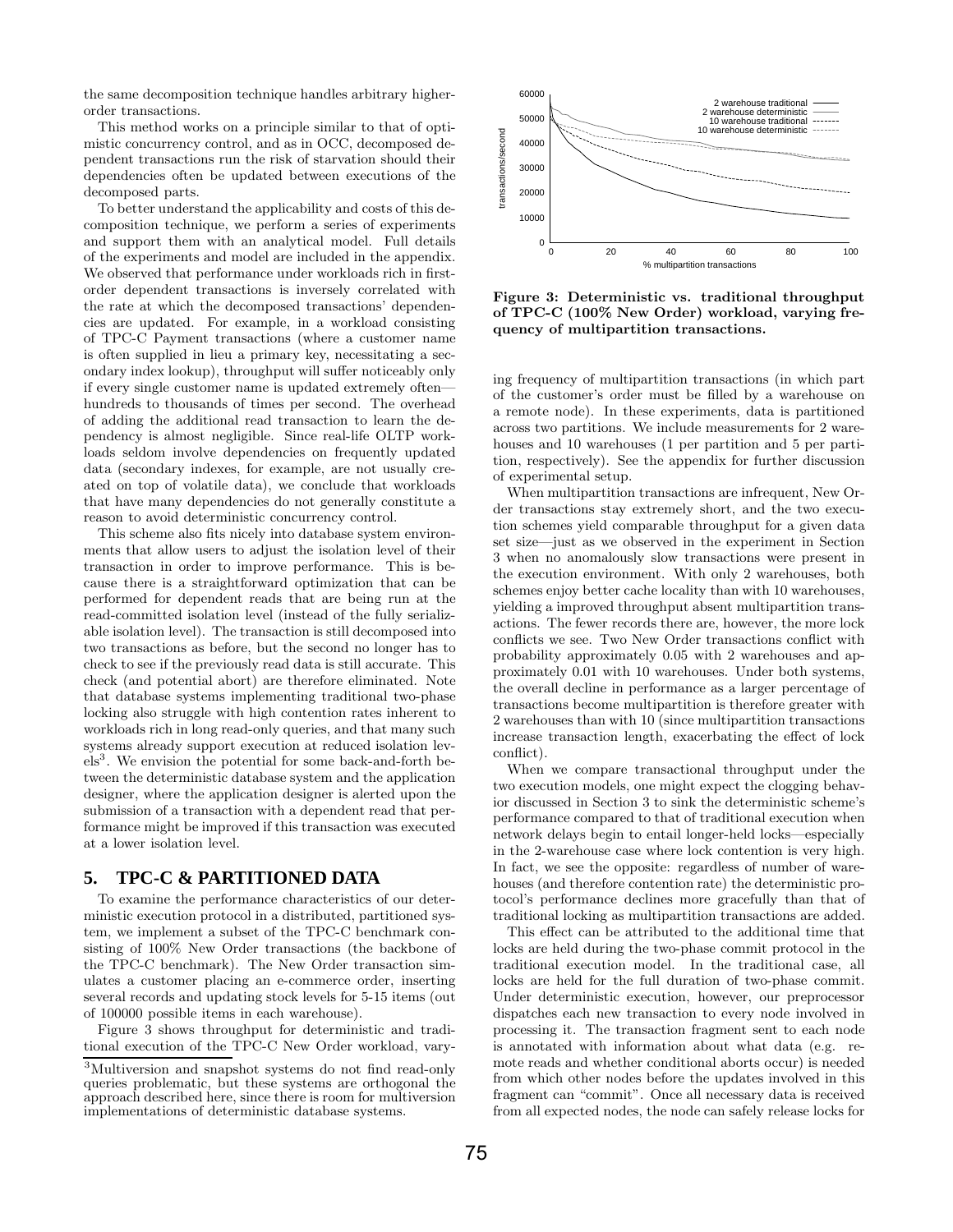the current transaction and move on the the next transaction. No commit protocol is necessary to ensure that node failure has not affected the final commit/abort decision since node failure is a nondeterministic event, and nondeterministic events are not allowed to case a transaction to abort (the transaction will have committed on a replica, which can be used for recovery of the failed node as mentioned above).

This means that for multipartition transactions in the deterministic concurrency control case, each node working on a transaction needs to send at most one message to each other node involved in the transaction—and, conversely, needs to receive at most one message from any other node. As long as all nodes involved in a multipartition transaction emit their communications at roughly the same time (which frequently happens in our experiments since multi-partition transactions naturally cause synchronization events in the workload), locks are held for an additional duration of only a single one-way network message.

Under the traditional execution model, each incoming transaction which blocks on a multipartition New Order must remain blocked for up to the full duration of two-phase commit—itself compounding the clog and further increasing likelihood of lock contention for subsequent incoming transactions. Measurements of actual lock contention and average transaction latency taken during these experiments are presented in the appendix and indicate that greater duration of distributed transactions leads both to greater lock contention than we see under the deterministic scheme and to a higher cost associated with each instance of lock contention.

## **6. RELATED WORK**

Database systems that provide stricter serializability guarantees than equivalence to some serial order have existed for over three decades. For example, there have been proposals for guaranteeing equivalence to a given timestamp order using a type of timestamp ordering concurrency control known as conservative T/O [3] (later referred to as "ultimate conservative  $T/O$ " [5] to distinguish it from other forms of timestamp ordering concurrency control that allow transaction aborts and reordering, thereby providing weaker serializability guarantees). Conservative  $T/O$  delays the execution of any database operation until it can be certain that all potentially conflicting operations with lower timestamps have already been executed. In general, this is done by having a scheduler wait until it receives messages from all possible transaction sources, and then scheduling the lowest timestamped read or write operation from all sources.

This naive implementation is overly conservative, since in general it serializes all write operations to the database. However, additional concurrency can be obtained by using the transaction class technique of SDD-1 [6] where transactions are placed into transaction classes, and only potentially conflicting transaction classes need to be dealt with conservatively. This is facilitated when transactions declare their read and write sets in advance. Our work builds on these decades-old techniques for guaranteeing equivalence to a single serial order; however we chose to implement our deterministic database using locking techniques and optimistic methods for dealing with the lack of knowledge of read/write sets in advance since most modern database systems use locking-based techniques for concurrency control instead of timestamp-based techniques.

The theoretical underpinnings for the observation that deterministic execution within each replica facilitates active replication can be found in work by Schneider [23]. This work shows that if each replica receives transactions in the same order and processes them deterministically in a serial fashion, then each replica will remain consistent. Unfortunately the requirement that each replica executes using a single thread is not a realistic scenario for highly concurrent database systems. This observation was also made by Jimenez-Peris et. al. [11], so they introduced a deterministic thread scheduler enabling replicas to execute transactions using multiple threads; each thread is scheduled identically on each replica (with careful consideration for dealing with the interleaving of local thread work with work resulting from messages received from other servers as part of distributed transactions). Our work differs from this work by Jimenez-Peris et. al. since we allow threads to be scheduled arbitrarily (giving the scheduler more flexibility and allowing network messages to be processed immediately instead of waiting until local thread work is complete before processing them) and guarantee determinism through altering the database system's concurrency control protocol.

Recent work by Basile et. al. [1] extends the work by Jimenez-Peris et. al. by intercepting mutex requests invoked by threads before accessing shared data, increasing concurrency by allowing threads that do not access the same data to be scheduled arbitrarily. This solution, however, requires sending network messages from leader nodes to replicas to order mutex acquisition across conflicting threads, whereas our solution does not require concurrency control network messages between replicas.

The idea to order transactions and grant write locks according to this order in order to facilitate eager replication was presented in work by Kemme and Alonso [13]. Our work differs from theirs in that our technique does not use shadow copies and only requires a reliable, totally-ordered group communication messaging protocol in sending requests from the preprocessor to the database—never within multipartition transactions, as this would cause locks to be held for prohibitively long durations in a deterministic system. Furthermore we handle dependent transactions using an optimistic method.

The observation that main memory database systems result in faster transactions and lower probability of lock contention was made by Garcia-Molina and Salem [9]. They further argue that in many cases it is best to execute transactions completely serially and avoid the overhead of locking altogether. Our work must deal with a more general set of assumptions relative to Garcia-Molina and Salem in that even though transactions in main memory are faster than transactions which might have to go to disk, we consider the case of network messages (needed for distributed transactions) increasing the length of some transactions. Furthermore, we do not require that transactions be executed serially (even though equivalence to a given serial order is guaranteed); rather multiple threads can work on different transactions in parallel.

Whitney et. al. [26], Pacitti et. al [18], Stonebraker et. al.[24], and Jones et. al. [12] all propose performing transactional processing in a distributed database without concurrency control by executing transactions serially in a single thread on each node (where a node in some cases can be a single CPU core in a multicore server [24]). Whit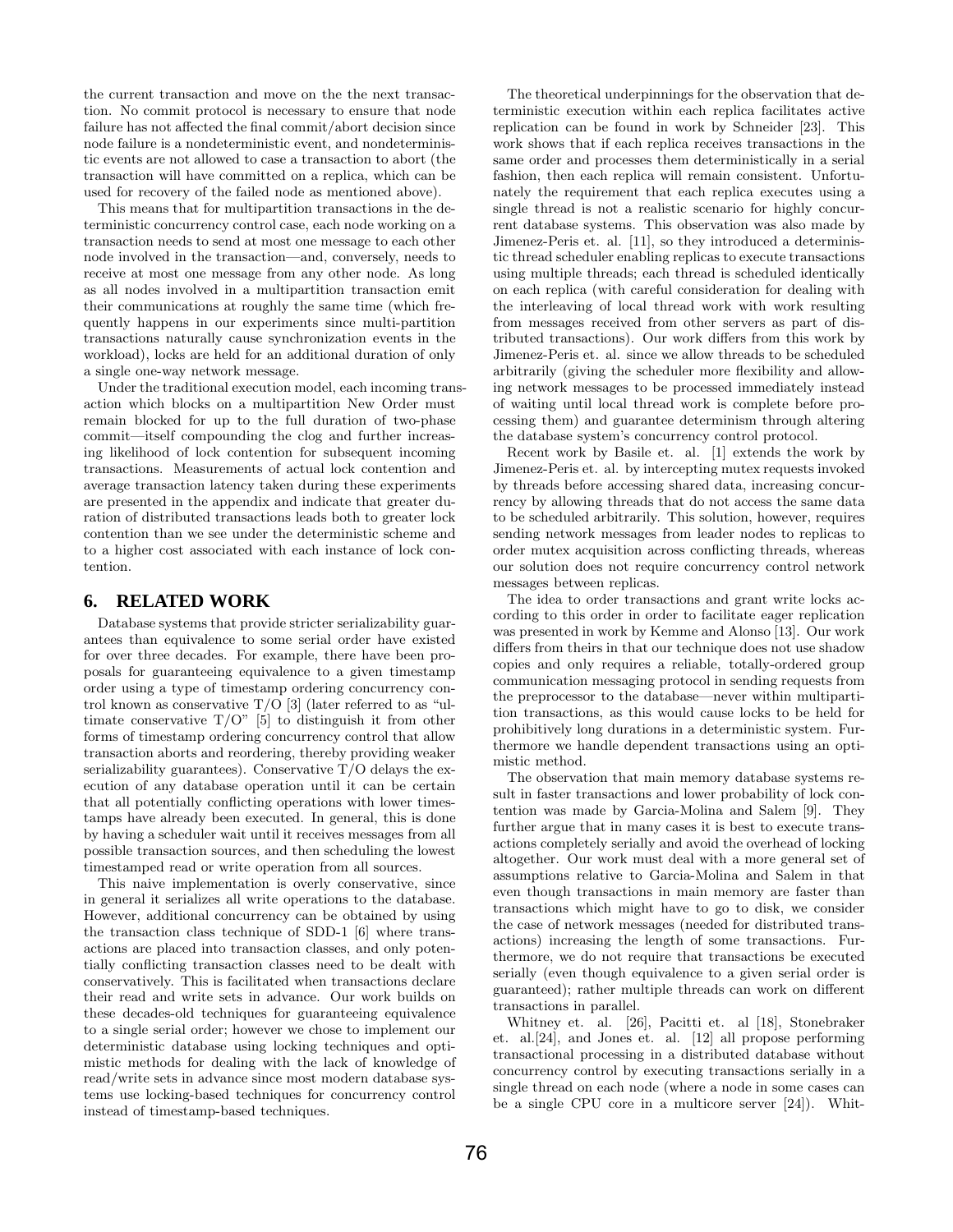ney et. al. does not do this to perform active replication (updates to replicas are logged first), but the latter two papers take advantage of the determinism to perform active replication. However, multi-node (distributed) transactions are problematic in both cases. Our scheme takes advantage of deterministic concurrency control to avoid two-phase commit, which significantly reduces the cost of multi-node transactions, and further provides high levels of concurrency across multiple threads.

Middleware solutions such as that implemented by xkoto (recently acquired by Teradata) and Tashkent-API [8] attempt to perform replication over multiple database systems by applying the same transactions in the same order on each system. However, since the database systems do not guarantee equivalence to any given serial order, the middleware systems reduce the level of concurrency of transactions sent to the database systems to avoid replica divergence, potentially reducing throughput. Our solution is native to the database system, greatly reducing necessary middleware complexity.

Tay et. al. compare traditional dynamic locking and static locking (where all locks in a transaction are acquired immediately) using a detailed analytical model [25]. However, for static locking, if all locks are not able to be acquired immediately, the transaction is aborted and restarted (and hence the protocol is not deterministic). Furthermore, the model does not deal with the case where the location of all data that needs to be locked is not known in advance.

# **7. CONCLUSIONS**

We revisited in this paper the decision to allow nondeterministic behavior in database systems.

We have shown that in light of current technology trends, a transactional database execution model which guarantees equivalence to a predetermined serial execution in order to produce deterministic behavior is viable for current main memory OLTP workloads, greatly facilitating active replication. Deterministic systems also render two-phase commit unnecessary in distributed database systems, thus removing performance barriers to distributed database systems.

## **8. ACKNOWLEDGMENTS**

We are extremely appreciative of Phil Bernstein, Azza Abouzeid, Evan P. C. Jones, and Russell Sears for reading early versions of this paper and graciously contributing keen observations and helpful suggestions and corrections.

This material is based in part upon work supported by the National Science Foundation under Grant Number IIS-0845643.

### **9. REFERENCES**

- [1] C. Basile, Z. Kalbarczyk, and R. K. Iyer. Active replication of multithreaded applications. IEEE Transactions on Parallel and Distributed Systems, 17:448–465, 2006.
- [2] P. A. Bernstein, A. Fekete, H. Guo, R. Ramakrishnan, and P. Tamma. Relaxed-currency serializability for middle-tier caching and replication. In Proc. of SIGMOD, pages 599–610, 2006.
- [3] P. A. Bernstein and N. Goodman. Timestamp-based algorithms for concurrency control in distributed database systems. In Proc. of VLDB, pages 285–300, 1980.
- [4] P. A. Bernstein and N. Goodman. Concurrency control in distributed database systems. ACM Comput. Surv., 13(2):185–221, 1981.
- [5] P. A. Bernstein, V. Hadzilacos, and N. Goodman. Concurrency Control and Recovery in Database Systems. Addison-Wesley, 1987.
- [6] P. A. Bernstein, D. W. Shipman, and J. B. Rothnie, Jr. Concurrency control in a system for distributed databases (sdd-1). ACM Trans. Database Syst., 5(1):18–51, 1980.
- [7] Y. Breitbart, R. Komondoor, R. Rastogi, S. Seshadri, and A. Silberschatz. Update propagation protocols for replicated databates. SIGMOD Rec., 28(2):97–108, 1999.
- [8] S. Elnikety, S. Dropsho, and F. Pedone. Tashkent: uniting durability with transaction ordering for high-performance scalable database replication. In Proc. of EuroSys, pages 117–130, 2006.
- [9] H. Garcia-Molina and K. Salem. Main memory database systems: An overview. IEEE Transactions on Knowledge and Data Engineering, 4(6), 1992.
- [10] J. Gray, P. Helland, P. O'Neil, and D. Shasha. The dangers of replication and a solution. In Proc. of SIGMOD, pages 173–182, 1996.
- [11] R. Jimenez-Peris, M. Patino-Martinez, and S. Arevalo. Deterministic scheduling for transactional multithreaded replicas. In Proc. of IEEE Int. Symp. on Reliable Distributed Systems, 2000.
- [12] E. P. C. Jones, D. J. Abadi, and S. R. Madden. Concurrency control for partitioned databases. In Proc. of SIGMOD, 2010.
- [13] B. Kemme and G. Alonso. Don't be lazy, be consistent: Postgres-r, a new way to implement database replication. In Proc. of VLDB, pages 134–143, 2000.
- [14] R. P. King, N. Halim, H. Garcia-Molina, and C. A. Polyzois. Management of a remote backup copy for disaster recovery. ACM Trans. Database Syst., 16(2):338–368, 1991.
- [15] K. Krikellas, S. Elnikety, Z. Vagena, and O. Hodson. Strongly consistent replication for a bargain. In ICDE, pages 52–63, 2010.
- [16] E. Lau and S. Madden. An integrated approach to recovery and high availability in an updatable, distributed data warehouse. In Proc. of VLDB, pages 703–714, 2006.
- [17] E. Pacitti, P. Minet, and E. Simon. Fast algorithms for maintaining replica consistency in lazy master replicated databases. In Proc. VLDB, pages 126–137, 1999.
- [18] E. Pacitti, M. T. Ozsu, and C. Coulon. Preventive multi-master replication in a cluster of autonomous databases. In Euro-Par, pages 318–327, 2003.
- [19] C. Plattner and G. Alonso. Ganymed: scalable replication for transactional web applications. In Proc. of Middleware, pages 155–174, 2004.
- [20] C. A. Polyzois and H. García-Molina. Evaluation of remote backup algorithms for transaction-processing systems. ACM Trans. Database Syst., 19(3):423–449, 1994.
- [21] C. A. Polyzois and H. García-Molina. Evaluation of remote backup algorithms for transaction-processing systems. ACM Trans. Database Syst., 19(3):423–449, 1994.
- [22] U. Röhm, K. Böhm, H.-J. Schek, and H. Schuldt. Fas: a freshness-sensitive coordination middleware for a cluster of olap components. In Proc. of VLDB, pages 754–765, 2002.
- [23] F. Schneider. Implementing fault-tolerant services using the state machine approach: A tutorial. ACM Comput. Surv., 22(4), 1990.
- [24] M. Stonebraker, S. R. Madden, D. J. Abadi, S. Harizopoulos, N. Hachem, and P. Helland. The end of an architectural era (it's time for a complete rewrite). In Proc. of VLDB, 2007.
- [25] Y. C. Tay, R. Suri, and N. Goodman. A mean value performance model for locking in databases: the no-waiting case. J. ACM, 32(3):618–651, 1985.
- [26] A. Whitney, D. Shasha, and S. Apter. High volume transaction processing without concurrency control, two phase commit, SQL or C++. In HPTS, 1997.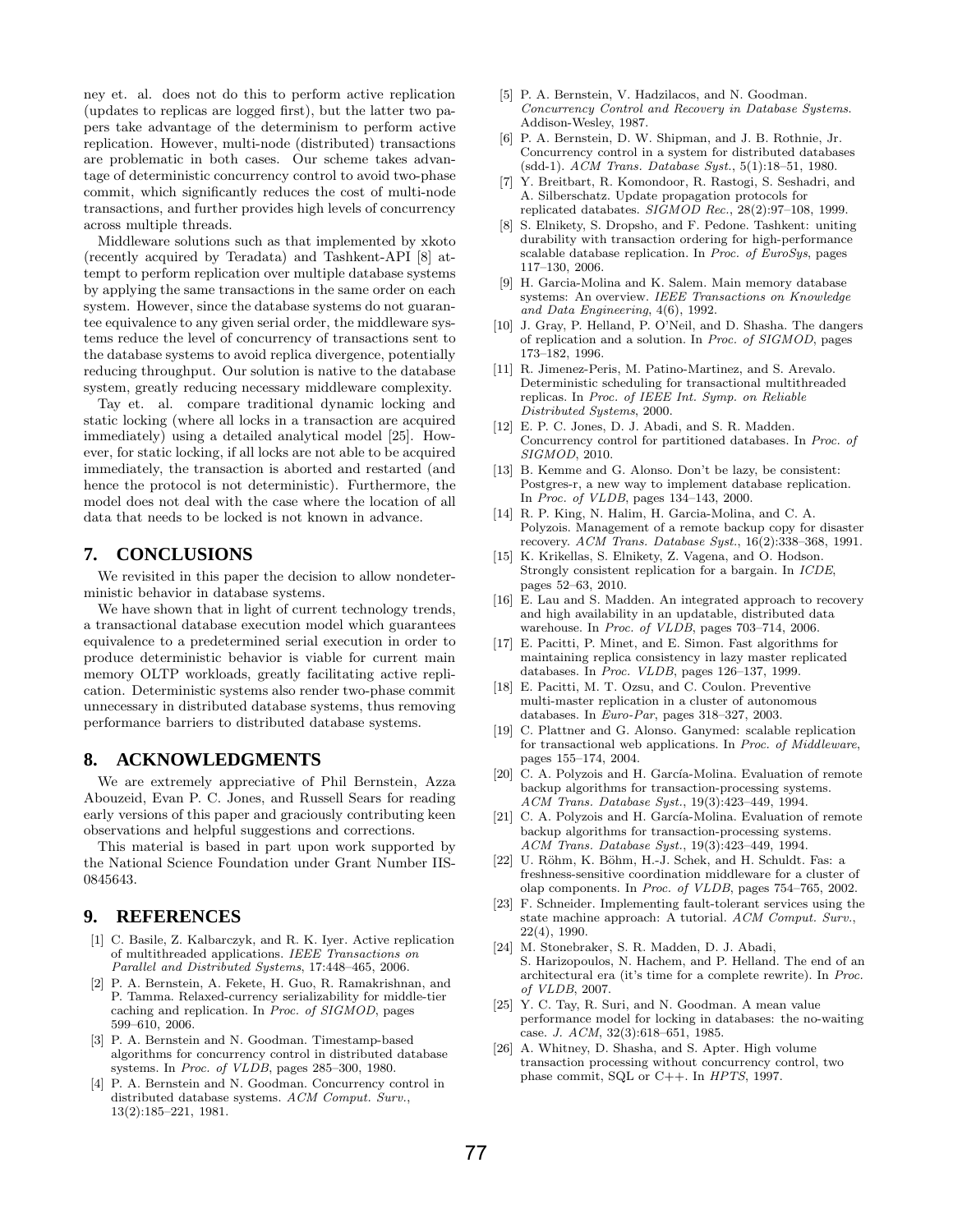# **APPENDIX**

## **Prototype implementation & experimental setup**

Our prototype is implemented in  $c++$ . All transactions are hand-coded inside the system. All benchmarks are taken on a Linux cluster comprised of quad-core Intel Xeon 5140 machines, each with 4GB of 667 MHz FB-DIMM DDR2, connected over a 100 megabit, full duplex local area network. At no point during data collection for any of the experiments performed in this paper did we observe network bandwidth becoming a bottleneck.

#### Clogging experiment details

Index lookups entail traversing B+ trees, while records are directly addressed by their primary keys. Updated records are chosen with a Gaussian distribution such that any pair of transactions will conflict on at least one data item with easily measurable and variable probability.

As the reader may notice in Figure 1, regardless of execution scheme, peak throughput is actually greater in the higher-conflict-rate trials than in lower-contention cases. Increased skew in the record-choice distribution results in higher lock contention rates by making certain records more likely to be accessed by all transactions, but this also has the effect of increasing cache locality, and therefore has a positive effect on throughput when no clog is present.

#### TPC-C New Order experiment details

In this experiment, we distribute data over two partitions on separate physical machines within our cluster, with a measured network message round-trip latency averaging  $130\mu s$ . We dedicate one core to query execution at each partition. All measurements are taken over a 10-second interval following a short ramp-up period.

### **Performance model of the effects of clogging**

We consider a database system executing a workload homogeneously composed of a transaction consisting of  $n$  updates, where any two updates are disjoint with probability s (i.e. they conflict with probability  $1-s$ ). If we run a transaction  $T_i$  when k locks are held by other transactions, we expect  $T_i$  immediately to acquire all n locks with probability

$$
p_n = (s^k)^n = s^{kn}
$$

In this case, we assume (since transactions are short) that  $T_i$  commits and releases its locks immediately, so that  $T_{i+1}$ also executes in an environment where k records are locked.

If  $T_i$  accesses any of the k locked records, however, it will be unable to complete. In this case, we wish to examine the expected number of new records  $T_i$  locks to determine the change in  $k$ . In a traditional execution model,  $T_i$  requests locks as it goes, blocking upon the first conflict and requesting no further locks. Expected change in  $k$  in the traditional case therefore depends on the number of locks that are acquired (represented by  $m$  below) before one overlaps with one of the  $k$  already-held locks:

$$
\Delta k = \sum_{m=0}^{n-1} m p_m(\bar{p}_1)
$$

where

$$
p_x = s^{kx} \quad \text{and} \quad \bar{p}_x = (1 - s^k)^x
$$



Figure 4: Probability that each new transaction entering the system conflicts with currently held locks.

Once again  $p_x$  represents the probability that a set of x lock requests all succeed;  $\bar{p}_x$  represents the probability that a set of x lock requests all fail.

With our deterministic execution model, we have  $T_i$  request all locks upon beginning execution, regardless of which are granted, so expected change in k depends on the total number of records on which  $T_i$  conflicts with the k prior held locks  $(n-m)$  below, since m is again the number of new locks acquired):

$$
\Delta k \; = \; \sum_{m=0}^{n-1} m p_m (\bar{p}_{n-m}) {n \choose m}
$$

In both cases, we are interested not simply in how many records are locked, but what effect this has on subsequent execution. Figure 4 depicts the quantity  $1 - p_n$  (the probability that incoming transactions will be unable to execute due to a lock conflict) as a function of  $i$  (the number of new transactions which have entered the system since  $T_0$ ).

The origin represents the point in execution immediately following  $T_0$  stalling:  $i = 0$  and  $1 - p_n = 1 - s^{n^2}$ . With both execution models, early on—before many transactions have gotten blocked directly or indirectly on  $T_0$ —most transactions are able to execute without experiencing lock contention, so  $k$  grows slowly. Further on, more transactions get stuck, clogging the lock manager and creating a positive feedback loop in which the clog grows exponentially for some time before asymptotically approaching a 100% chance that incoming transactions will be unable to complete. Unsurprisingly, the clog explodes much earlier in the deterministic case where even transactions that conflict on very few of their updates add their full read/write sets to the set of locked records.

Since the purpose of this model is not to predict performance characteristics of actual systems but simply to explain clogging behavior in general, we omit any horizontal scale and observe that for any  $s, n$ , and initial value of  $k$ , the model will yield a graph of this shape, albeit compressed and/or shifted. Two further shortcomings of this simple model make it unsuitable to fit to experimental data: (a) it does not take into account active reordering (via releasing locks and restarting slow transactions besides the stalled one) in the traditional execution case, and (b) the horizontal axis measures how many new transactions have entered the system since  $T_0$  stalled, which is non-linearly correlated with time, especially when transactions get periodically restarted and when execution is performed by a fixed-size thread pool.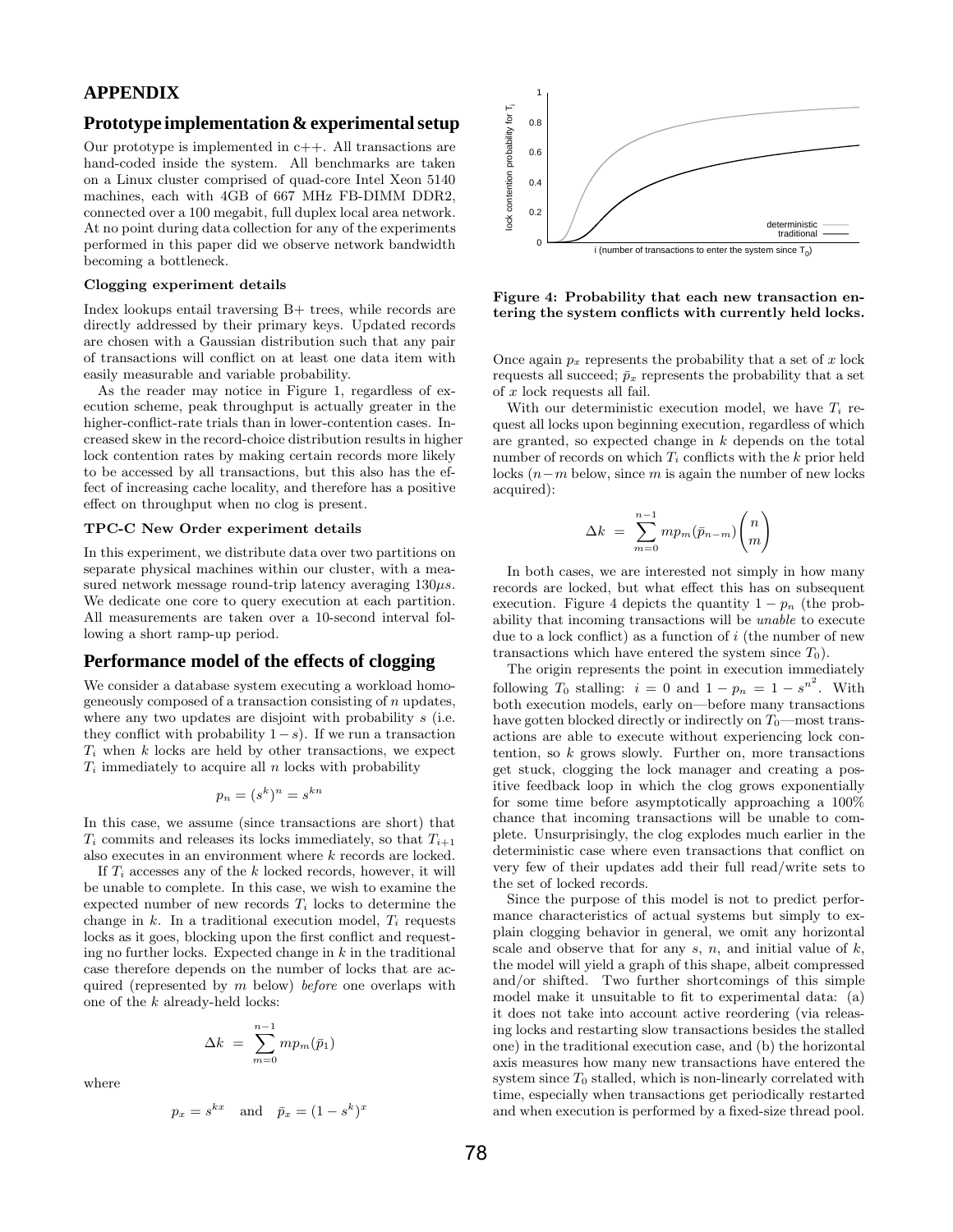## **Performance model of decomposed first-order dependent transactions**

In order to identify and classify the situations in which the method of transaction decomposition described in Section 4.2 is effective, we introduce to this discussion the notion of a record's volatility, which we define as the frequency with which a given record is updated.

Under workloads heavy in decomposed dependent transactions, we expect good performance if the transactions' dependencies are not often updated. As the records on which transactions in the workload depend become more volatile, however, performance is expected to suffer.

Let  $(T_1, T_2)$  represent the decomposition of a first-order dependent transaction T whose read/write set depended on a set of tuples S. The total time during which an update to a record  $r \in \mathbb{S}$  could cause  $T_2$  to have to abort and restart is approximately equal the time between  $T_1$  initiating the transaction request for  $T_2$ , and  $T_2$  getting started. We will refer to this time as  $D$ . If  $R$  represents total transaction throughput and  $V$  represents the volatility of  $\mathbb{S}$ , then the probability that no transaction updates tuple during any given interval of length  $D$  is given by

$$
P = (1 - V/R)^{DR}
$$

and the expected number of times  $T_2$  will be executed is

$$
\sum_{i=0}^{\infty} P(1-P)^{i}(i-1) = 1/P
$$

Figure 5 describes the expected number of times a typical decomposed transaction needs to be restarted as a function of the volatility of its dependencies.

#### **Experimental measurement of decomposed firstorder dependent transactions**

To confirm the above result experimentally, we implement the decomposition of a simple first-order dependent transaction isomorphic to  $U$  in Section 4, which performs a lookup in a secondary index and then updates a record identified by the result. As a baseline, we also implement a transaction which performs the same task (an index lookup followed by a record update), but in a non-dependent fashion (i.e. with its full read/write set supplied as an argument). We then execute a variable mix of these two transactions while a separate, dedicated processor performs a variable number of updates per second on each entry in the index, redirecting that entry to identify a different record.

Figure 6 shows total transactional throughput and the number of times a transaction must be restarted on average before executing to completion—both as a function of the average volatility of index entries. Results are included for workloads consisting of 0%, 20%, 40%, 60%, 80% and 100% dependent transactions.

As one would expect, the workload consisting purely of non-dependent transactions is essentially unaffected by frequency of index updates, while more dependent workloads loads fare worse as volatility increases.

We observe, however, that even in highly dependent workloads, when volatility is reasonably low to moderate (under 1000 updates per second of each record), decomposing transactions to achieve compute read/write sets has almost negligible impact on performance.



Figure 5: Expected number of times a decomposed first-order dependent transaction must be restarted as a function of total volatility of its dependencies.



Figure 6: Measured throughput and average number of restarts of first-order dependent transactions as a function of volatility of their dependencies.

# **Additional TPC-C performance characteristics**

To support the analysis of the performance advantage of avoiding two-phase commit in partitioned databases (presented in Section 5), we include in Figure 7 two additional measurements generated from the same experiment that was run to generate Figure 3: chance of lock contention, and average transaction latency (we include the original Figure 3 showing transaction throughput at the top of Figure 7 for visual convenience). Lock contention is measured as the total fraction of transactions which blocked at least once due to failure to acquire a lock. Transaction latency is measured from when a transaction begins executing at a replica until the time it commits at that replica.

Plotting contention and latency reveals two important effects which help illustrate the details of what is happening in our experiment:

• The cost of two-phase commit. In the presence of multipartition transactions, traditional execution suffers much worse latency than deterministic execution. The resulting longer-held locks give rise to a corresponding increase in measured lock contention.